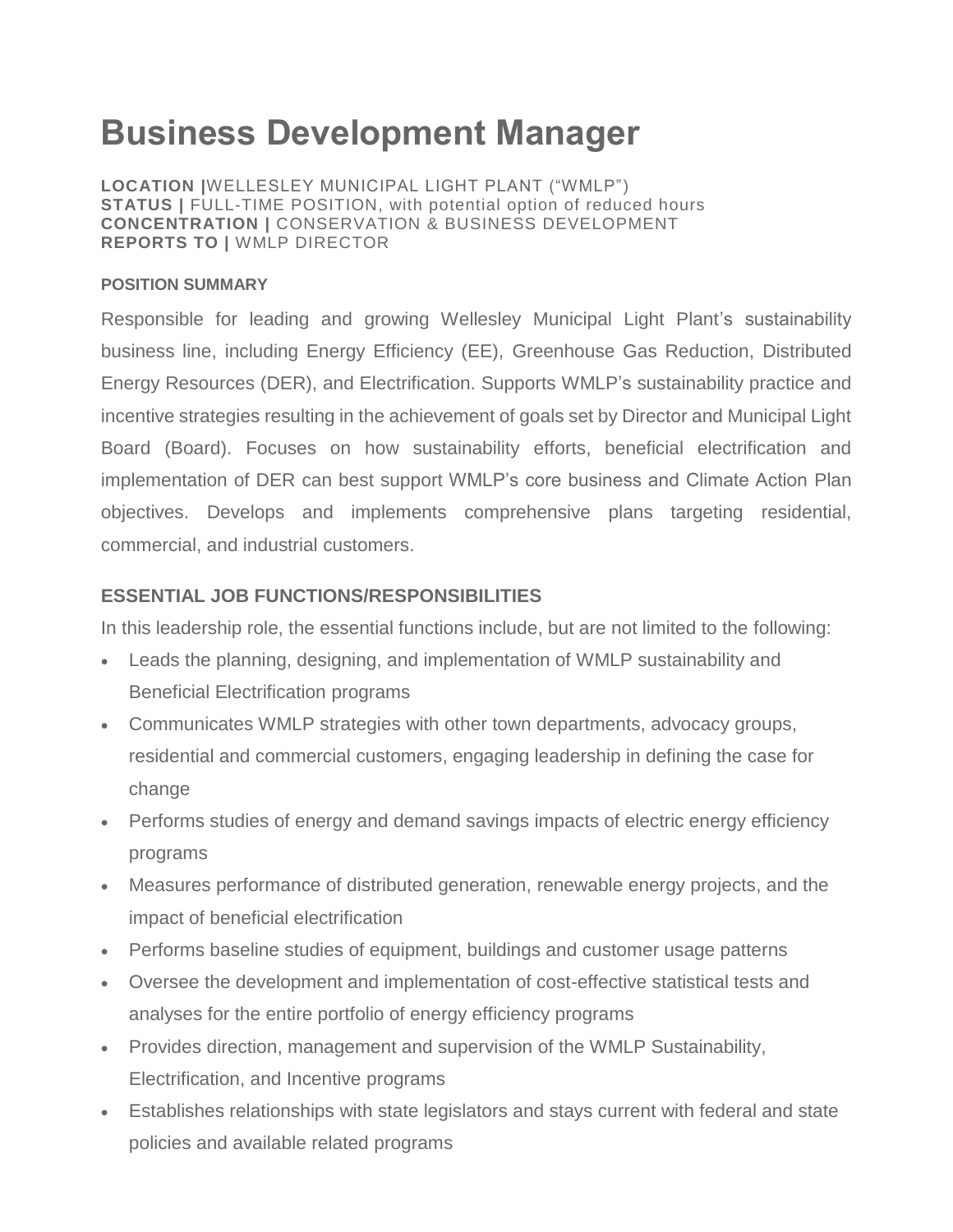- Responsible for ensuring adherence to all laws and industry regulations
- Provides strong communication with internal and external stakeholders
- Establishes relationships with other sustainability consultants, regulatory entities, vendors and product/service companies
- Manage all aspects of the various efficiency programs including contracts and contract renewals
- Develops and maintains relationship with DOER, coordinates DOER reporting, helps to develop and respond to DOER grant opportunities
- Develops and maintains relationships with industry special interest groups and promotes WMLP as a leader in sustainability and energy conservation
- Tracking industry trends and other market changes that impact program offerings
- Create budgets and implementation plans under which to operate the programs, monitors performance against budgets and acts to meet budget requirements
- Actively performs business development in order to expand utility participation in program offerings and increase revenue
- Research, development and implementation of policies that improve the WMLP's environmental impact without detracting from other business goals

## **LEVEL OF RESPONSIBILITY**

- Works independently. Determines long range, strategic direction of the functional area within confines of overall strategic plan
- Influences action at a senior level including interactions with customers and other stakeholders
- Represents WMLP's Director when dealing with other town departments, customers, advocacy groups and other meetings with stakeholders
- Position is responsible for planning and managing, directly and through members of the WMLP team, programs development and implementation

## **SUPERVISORY RESPONSIBILITIES**

Responsible for the work and results of employees within area of responsibility, influences others within organization

#### **QUALIFICATIONS (EDUCATION/KNOWLEDGE, SKILLS, AND ABILITIES)**

**Bachelor's degree required in Marketing, Business, Finance, Economics, Sustainability,** or related field. Advanced degree is preferred